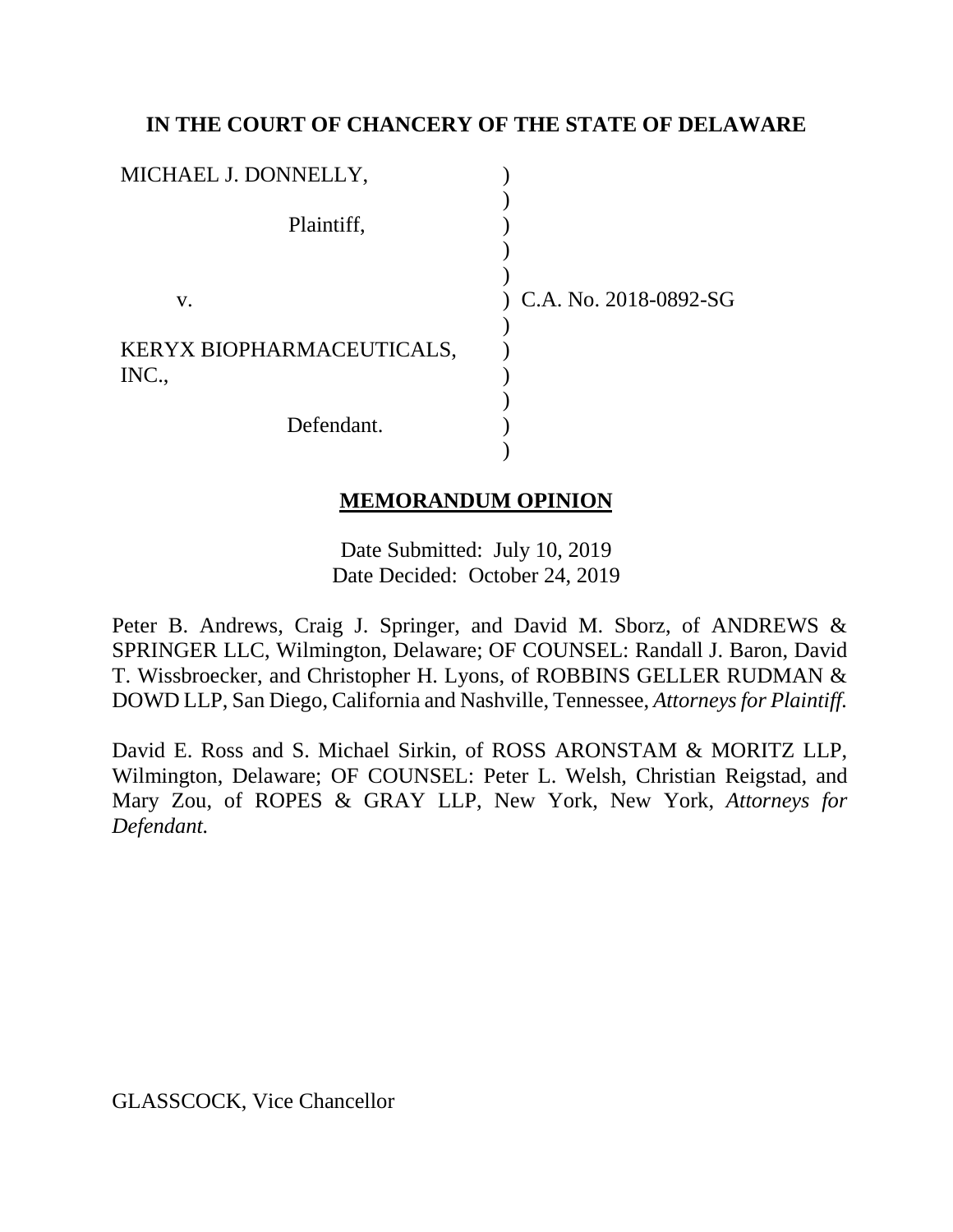What follows is, for me at least, a rare bird; a written Section 220 decision. This Memorandum Opinion addresses Plaintiff's Section 220 demand for books and records from Keryx Biopharmaceuticals, Inc. ("Defendant" or "Keryx") related to its 2018 merger with Akebia Therapeutics, Inc. ("Akebia"). The Plaintiff seeks books and records relevant to alleged breaches of the duty of loyalty and improper disclosure. The Defendant asserts that the Plaintiff's purpose is pretextual, $<sup>1</sup>$ </sup> requiring dismissal under the rationale of *Wilkinson v. A. Schulman, Inc.*<sup>2</sup> The Plaintiff, in turn, asks me to find that the Defendant has opposed its document demand in bad faith, and to shift attorney's fees accordingly. Because these issues seemed best addressed in writing, this Memorandum Opinion has followed. For the reasons stated below, I grant the Plaintiff's 220 demand. I do not find bad faith and accordingly do not shift attorney's fees.

### **I. BACKGROUND**

What follows is an adumbration of the facts sufficient to the issues before me. Keryx, a Delaware corporation, is a commercial stage biopharmaceutical company that develops and markets medicines for kidney disease.<sup>3</sup> Its marketed product, Auryxia, is approved by the FDA and is also available in Japan and Europe.<sup>4</sup> Prior

<sup>&</sup>lt;sup>1</sup> The Defendant also disputes that the Plaintiff has shown a credible basis to imply wrongdoing. <sup>2</sup> 2017 WL 5289553 (Del. Ch. Nov. 13, 2017).

<sup>&</sup>lt;sup>3</sup> Joint Pre-Trial Stipulation and Order ("Pre-Trial Order")  $\P$  1; JX 5, at 5; JX 8, at 26.

 $4$  JX 5, at 5; JX 8, at 26.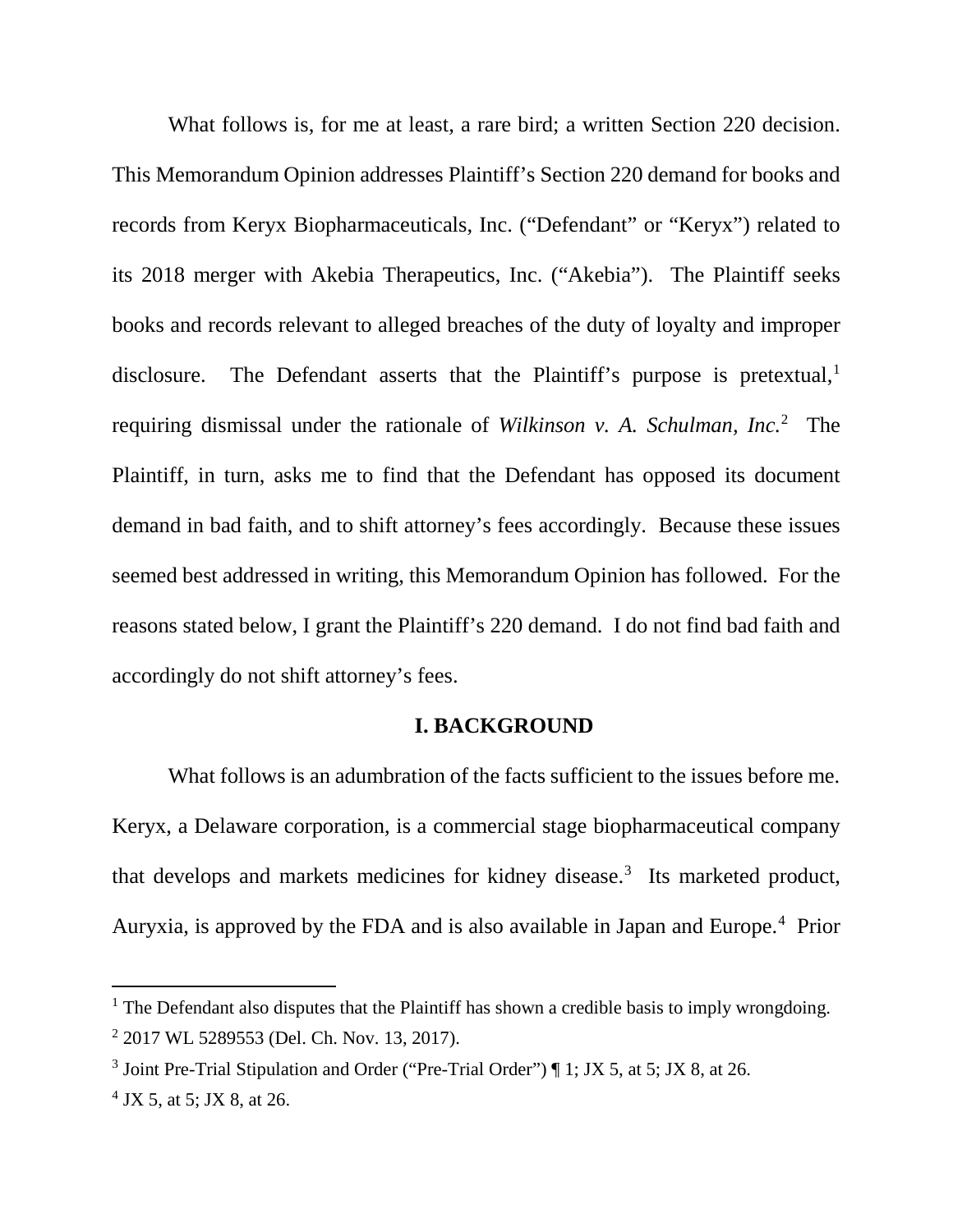to Keryx's merger with Akebia, Baupost Group Securities, L.L.C. ("Baupost") was Keryx's largest stockholder, with an approximate 21.4% stake of outstanding Keryx common stock.<sup>5</sup> Baupost also held approximately \$164.75 million of Keryx's senior notes, which were convertible into common stock.<sup>6</sup> If converted, the notes would give Baupost approximately a 39% ownership stake.7 Keryx listed Baupost in its 10-K as its largest stockholder and one that "through its equity interests, may have significant influence over matters submitted to [Keryx's] stockholders for approval and other corporate actions. . . . "<sup>8</sup> In addition to its ownership interest, Baupost had a contractual right to appoint one director and one observer to Keryx's seven-director board (the "Board").<sup>9</sup>

In September 2017, John Butler—Akebia's President and CEO—resigned as Baupost's appointee on the Keryx Board.<sup>10</sup> That month, Baupost replaced Butler

<sup>8</sup> *Id.*

 $5$  JX 8, at 17, 189-90.

 $6$  JX 8, 79–80, 189–90.

<sup>7</sup> JX 5, at 38.

 $^{9}$  JX 1, at 149–50, 156; JX 7, at 18.

 $10$  JX 7, at 13, 18, 46; JX 3, at 1–2. The parties disagree about whether Butler was CEO of Akebia and Chairman of Keryx simultaneously. The press announcement regarding Enyedy's appointment indicates that Butler was "chairman of the Keryx board of directors and president and chief executive officer of Akebia Therapeutics, Inc." JX 3, at 1. Keryx's counsel, however, represented at trial that there was no overlap between these positions. Trial Tr. 63:21–64:5.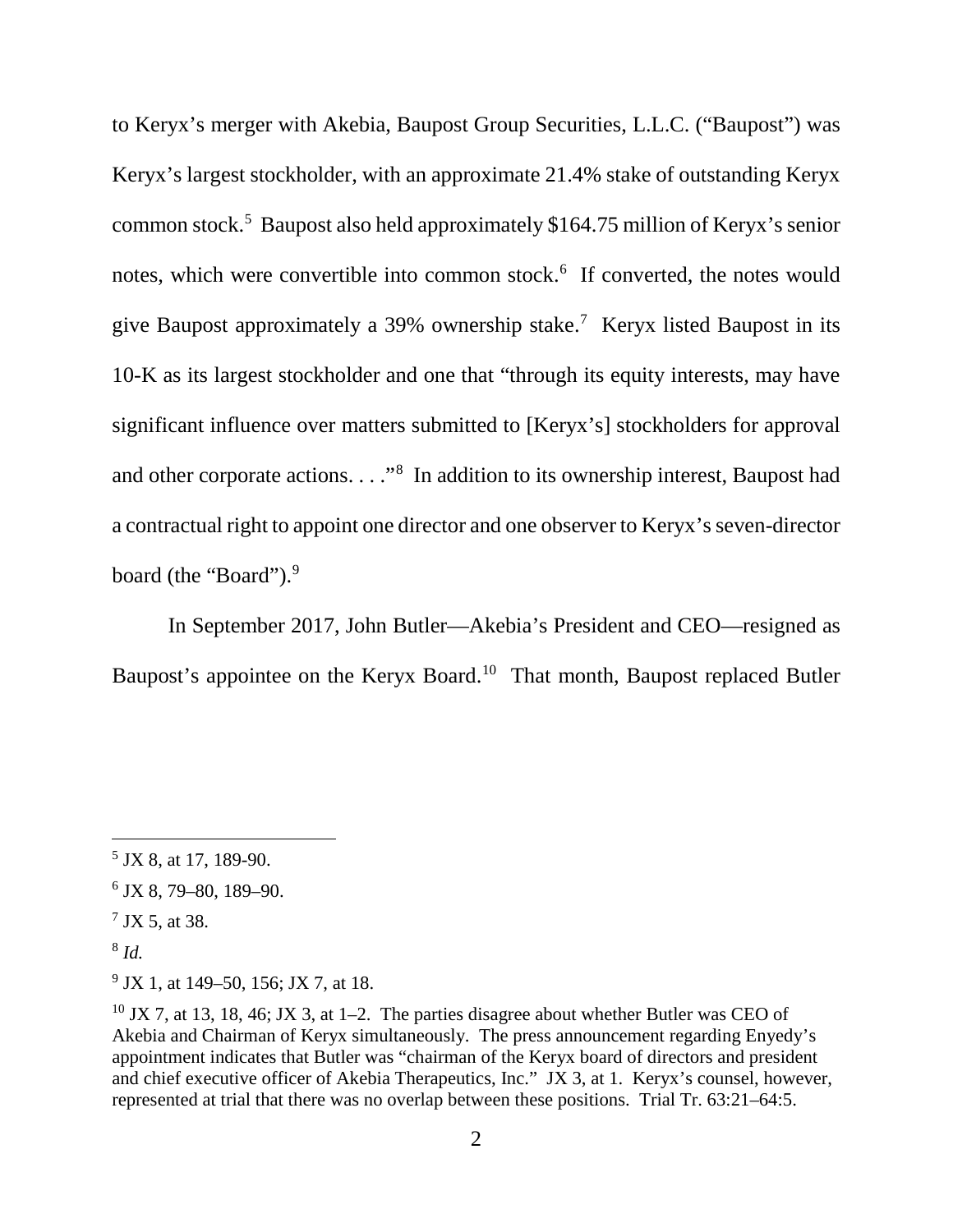with a new director, Mark Enyedy.<sup>11</sup> The remainder of the Board, with the exception of then-CEO Greg Madison, were non-management, outside directors.12

In December 2017, the Board formed a special committee (the "Committee"), chaired by Baupost's appointee, Enyedy, to explore a merger with Akebia, as well as other potential alternatives.13 The Committee hired Perella Weinberg Partners as a financial advisor and engaged in discussions with Akebia and two other parties based on a review of eight potential strategic partners or acquirers.<sup>14</sup> During this process, Keryx communicated with Baupost to ensure its support.15 In early February 2018, Keryx, at the Committee's recommendation, declined to go forward with Akebia, citing concerns with Akebia's development stage, the timing of its clinical program, and the companies' respective balance sheets and cash positions.16 Discussions between Keryx and Akebia ceased.17

Shortly thereafter, Keryx reopened explorations in a broader field.<sup>18</sup> It engaged a new financial advisor, MTS Health Partners ("MTS"), and the Committee

<sup>15</sup> *Id.*

 $^{17}$  *Id.* 

<sup>18</sup> *Id.* at 84–85.

<sup>&</sup>lt;sup>11</sup> JX 7, at 13, 18, 46; JX 3, at 1–2.

 $12$  JX 7, at 12.

 $13$  JX 8, at 82.

<sup>14</sup> *Id.* at 80.

<sup>16</sup> *Id.* at 84.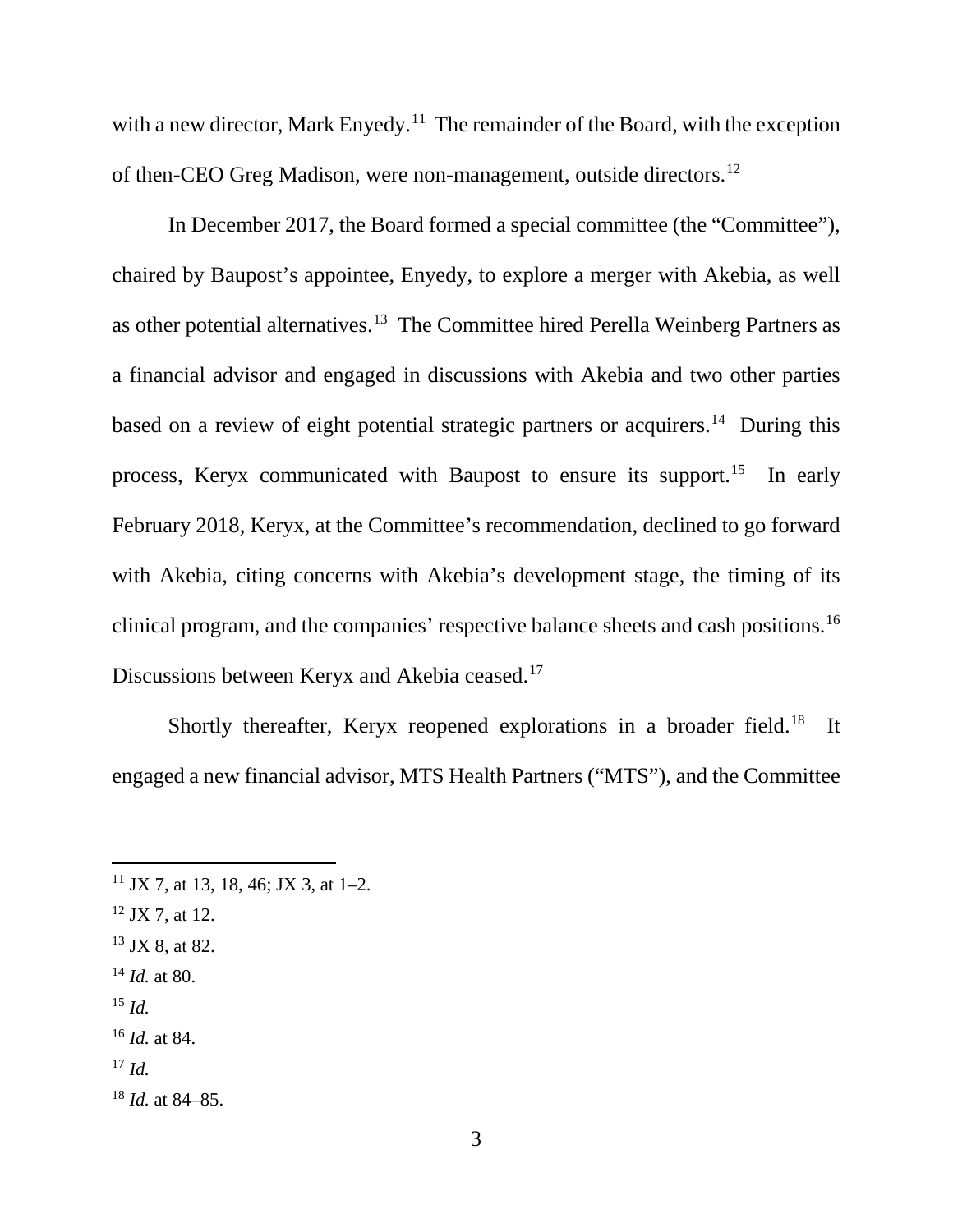authorized management to enter preliminary discussions with a broad range of potential partners.19 The Committee engaged with several parties, but none was interested in an acquisition of or merger with  $K$ eryx.<sup>20</sup>

While Keryx was exploring these options in March 2018, and at a time shortly after Keryx's board had determined that a merger with Akebia was not in Keryx's interest, Baupost conducted its own due diligence on Akebia.<sup>21</sup> Then, in late April, Madison resigned from his position as CEO of Keryx, and the Board appointed Jodie Morrison as interim  $CEO.<sup>22</sup>$  At the same board meeting, Baupost provided Keryx with access to its due diligence on Akebia.<sup>23</sup> The Board directed Morrison to inquire whether Akebia would be interested in reengaging in discussions regarding a potential transaction.24 Recognizing certain conflicts, the Board re-constituted the Committee, this time with CEO Morrison as chairman, alongside two independent, non-management directors.25 Over the next two months, Keryx and Akebia engaged in due diligence and merger negotiations.26

- <sup>20</sup> *Id.* at 85.
- $^{21}$  *Id.*
- $^{22}$  *Id.*; JX 6.
- $23$  JX 8, at 85.
- <sup>24</sup> *Id.*

<sup>26</sup> *Id.* at 85–93.

 <sup>19</sup> *Id.* at 84.

<sup>25</sup> *Id.* at 86.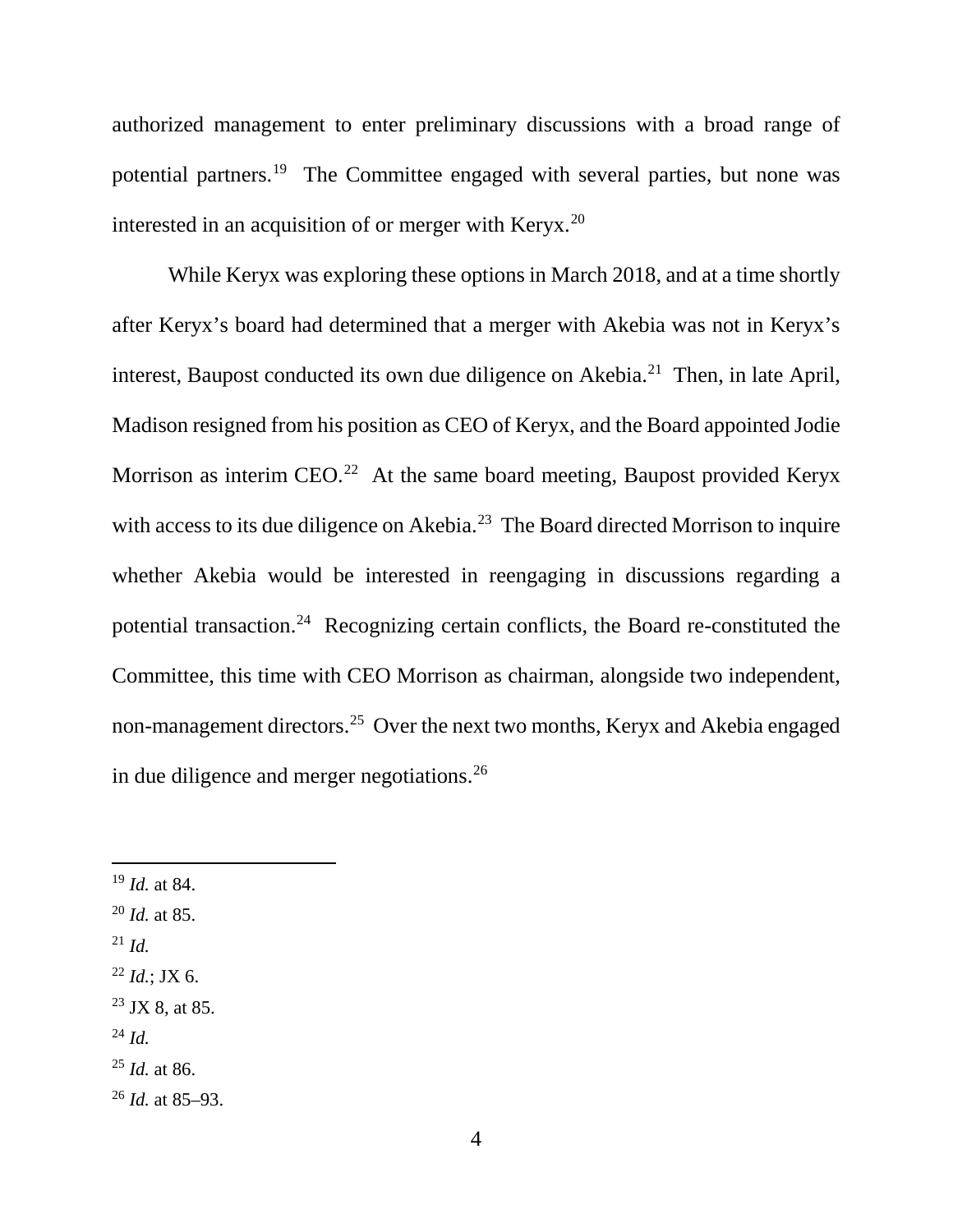As a part of the discussions, Keryx *and* Akebia also engaged with Baupost concerning early conversion of Baupost's senior notes.27 Baupost requested consideration, and the parties ultimately formed an agreement under which Baupost received four million additional shares of common stock, valued at approximately \$20 million, in exchange for early conversion of its notes.<sup>28</sup>

In addition, several Keryx officers received monetary or employment benefits related to the transaction. On May 1, 2018, with merger negotiations in their nascent stages, Keryx entered into retention agreements with three named executives (besides Morrison) adding an approximate combined \$450,000 in single-trigger bonuses for a change-of-control.<sup>29</sup> Morrison's term as interim CEO was originally set to expire on October 31, 2018, but she entered an employment agreement to remain through the earlier of the close of the merger or the end of the year.30 Under the terms of her extended employment agreement, Morrison received a \$150,000 cash payment in October for her "considerable efforts" since her hiring in May, as well as a potential  $$200,000$  cash retention payment upon closing.<sup>31</sup> Morrison and

- <sup>30</sup> *Id.* at 139.
- <sup>31</sup> *Id.*

 <sup>27</sup> *Id.* at 86–91.

<sup>28</sup> *Id.* at 88–91.

<sup>29</sup> *Id.* at 140–42.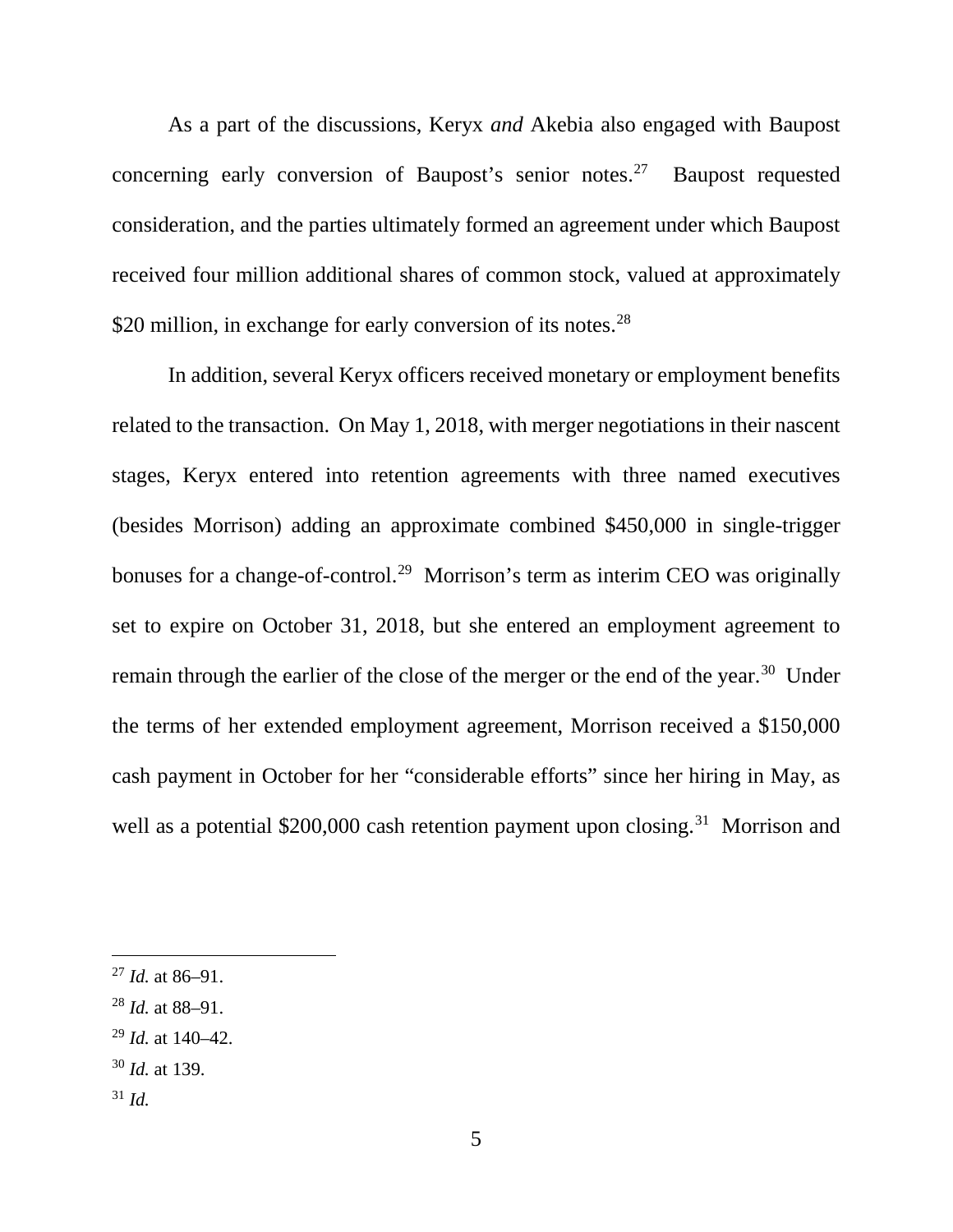four other Keryx directors were tapped to become Keryx's designees on the combined company's board.32

Ultimately, the Committee recommended the merger, and on June 27, 2018 the Board unanimously approved.<sup>33</sup> The parties executed the Merger Agreement the following day.34 The stockholders approved the merger on December 11, 2018, and the merger closed on December 12. 35

According to the Complaint, inadequate disclosures in the proxy precluded Keryx stockholders from making an informed decision about the merger.<sup>36</sup> Specifically, Plaintiff alleges that Keryx failed to disclose the reasons behind Madison's resignation as well as the reasons for the exit of the Board's initial financial advisor, Perella Weinberg Partners.<sup>37</sup> Plaintiff also alleged that Keryx adjusted certain financial projections with the intent to mislead Keryx stockholders into supporting the merger.<sup>38</sup> Finally, he contended that Keryx failed to adequately disclose either Baupost's role in the sales process—given its side-agreement—or

 <sup>32</sup> *Id.* at 137.

<sup>33</sup> *Id.* at 93.

<sup>34</sup> *Id.* at 94.

 $35$  JX 27, at 2.

<sup>36</sup> Docket Item ("D.I.") 1 ¶ 19.

<sup>37</sup> *Id.*

<sup>38</sup> *Id.* ¶ 16. The financial projections can be found at JX 8, at 103–105.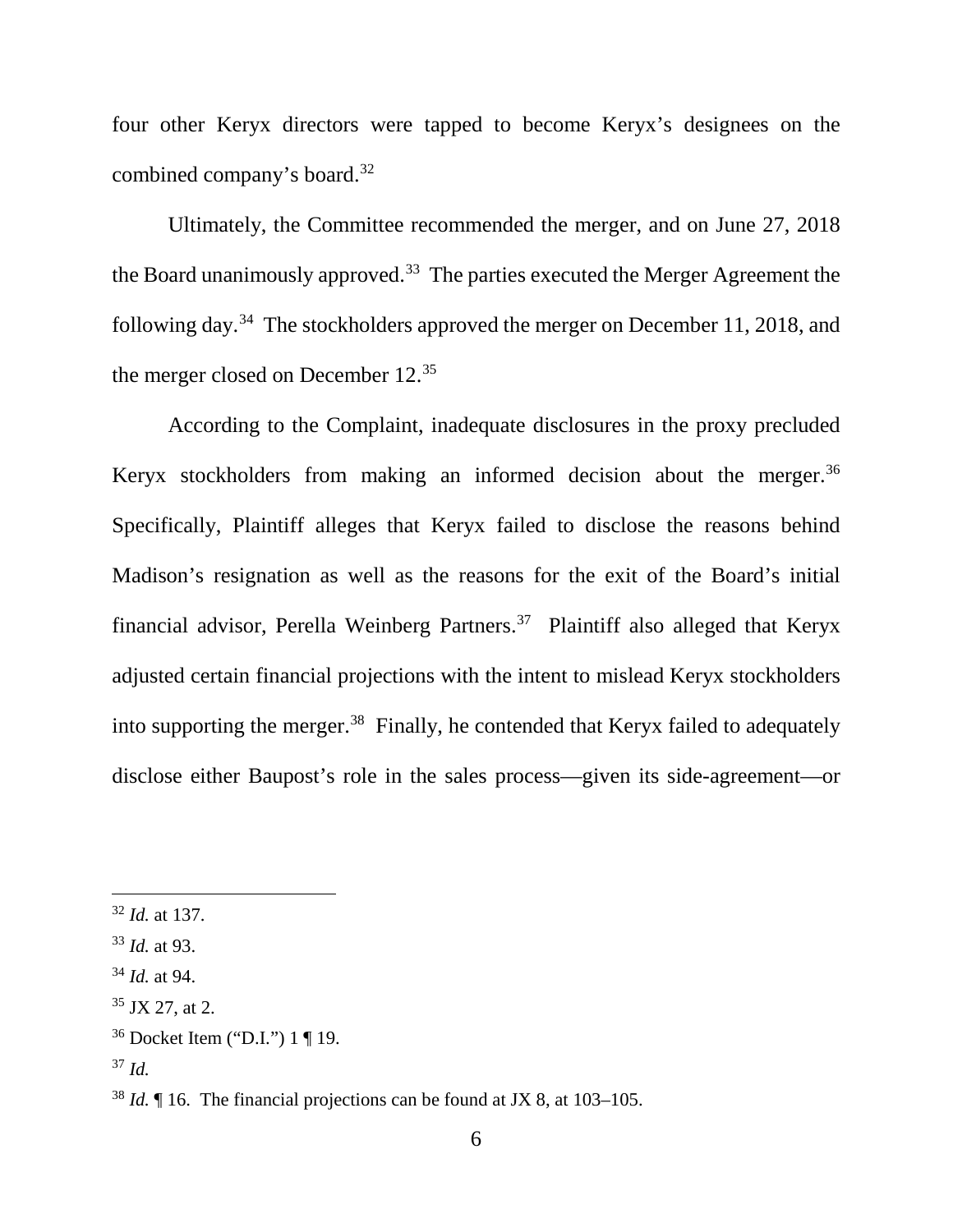why the Board renewed the sales process after it initially declined to move forward with Akebia.<sup>39</sup>

On November 26, 2018, Donnelly served a demand letter on Keryx (the "Demand Letter") under Section 220 of the Delaware General Corporation Law.40 In his demand, sent by his counsel at Robbins Geller Rudman & Dowd LLP ("Counsel" or "Plaintiff's Counsel"), Donnelly cited concerns with possible breaches of loyalty based on the fairness of the merger price, potential influence by Baupost, the bonuses paid in connection with the merger, the independence and disinterestedness of the directors, and the disclosure issues identified above.<sup>41</sup> Keryx responded on December 3, 2018 and refused to produce any of the demanded books and records for inspection.<sup>42</sup> Donnelly filed this action on December 10, 2018.<sup>43</sup> To date, Keryx has not produced any books and records in response to the Demand Letter. $44$ 

 $41$  JX 9, at 5–8.

 $^{43}$  *Id.* ¶ 6–7.

 $39$  D.I. 1 | 19.

<sup>40</sup> Pre-Trial Order ¶ 4.

 $42$  Pre-Trial Order ¶ 5.

 $44$  *Id.* 11.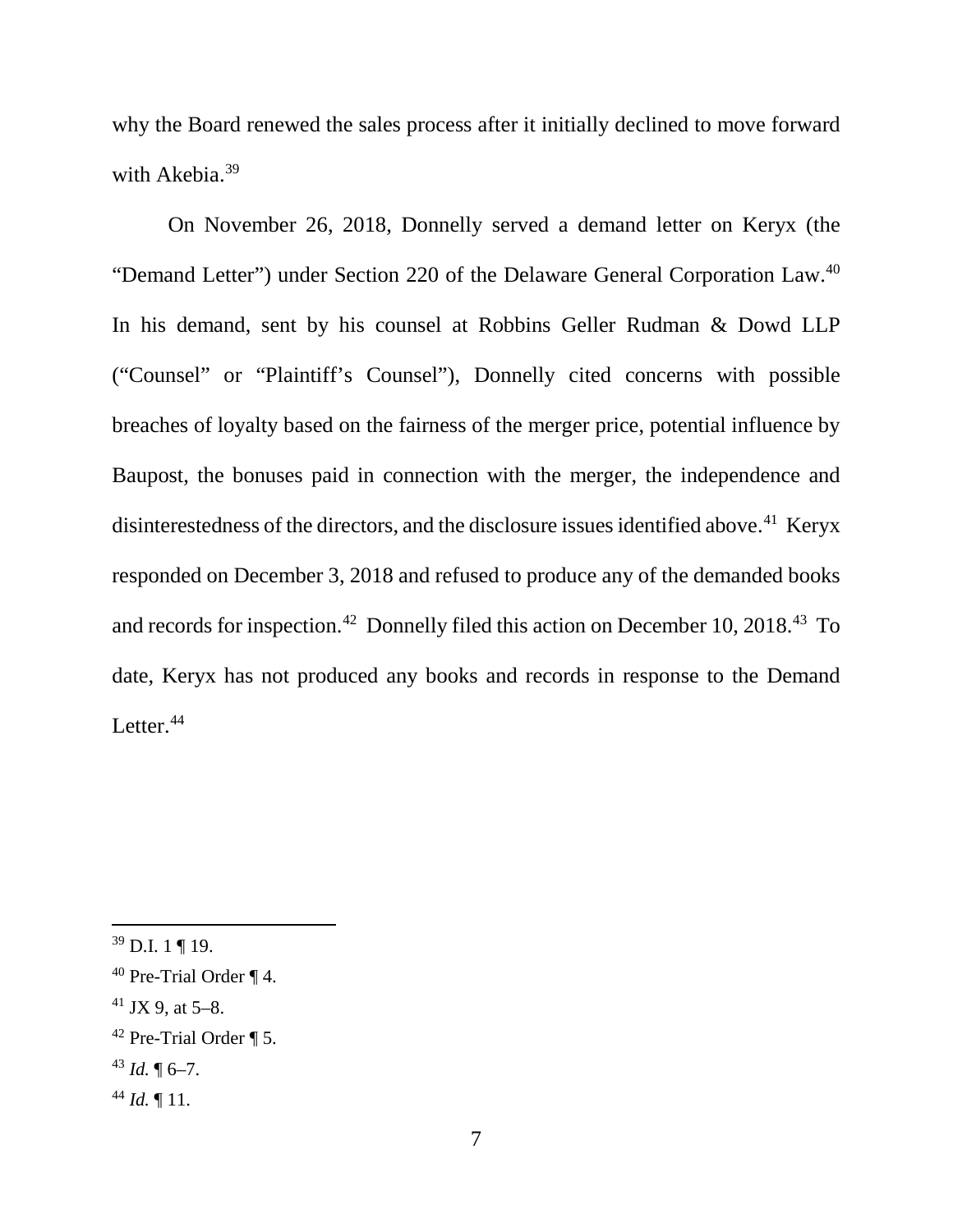#### **II. ANALYSIS**

"Stockholders of Delaware corporations enjoy a qualified . . . right to inspect the corporation's books and records."45 Qualified, that is, in order to balance stockholders' legitimate need, as stockholders, to inspect corporate documents, against the company's interest in avoiding excessive and disruptive, and perhaps nefarious, inquiries. Section 220 requires that a stockholder seeking inspection of books and records (1) be a stockholder of record, (2) comply with the form and manner requirements when making the demand, and (3) state a proper purpose for the requested inspection.<sup>46</sup> This dispute centers solely on the proper purpose requirement and whether the Defendant responded properly to Plaintiff's demand.

# *A. Plaintiff Stated a Proper Purpose to Investigate a Breach of the Duty of Loyalty*

A plaintiff stockholder carries the burden of showing a proper purpose for inspection of books and records. 47 Section 220 defines a "proper purpose" as one "reasonably related to the party's interest as a stockholder."48 Investigation of

 <sup>45</sup> *KT4 Partners LLC v. Palantir Techs. Inc.*, 203 A.3d 738, 750 (Del. 2019) (citing *Saito v. McKesson HBOC, Inc.*, 806 A.2d 113, 116 (Del. 2002)); *Cent. Laborers Pension Fund v. News Corp.*, 45 A.3d 139, 143 (Del. 2012).

<sup>46</sup> 8 *Del. C.* § 220(c); *see also Cent. Laborers*, 45 A.3d at 144; *Amalgamated Bank v. Yahoo! Inc.*, 132 A.3d 752, 775 (Del. Ch. 2016).

<sup>47</sup> 8 *Del. C*. §220(c); *see also Rodgers v. Cypress Semiconductor Corp.*, 2017 WL 1380621, at \*3 (Del. Ch. Apr. 17, 2017); *Grimes v. DSC Commc'ns Corp.*, 724 A.2d 561, 565 (Del. Ch. 1998). <sup>48</sup> 8 *Del. C.* § 220(b).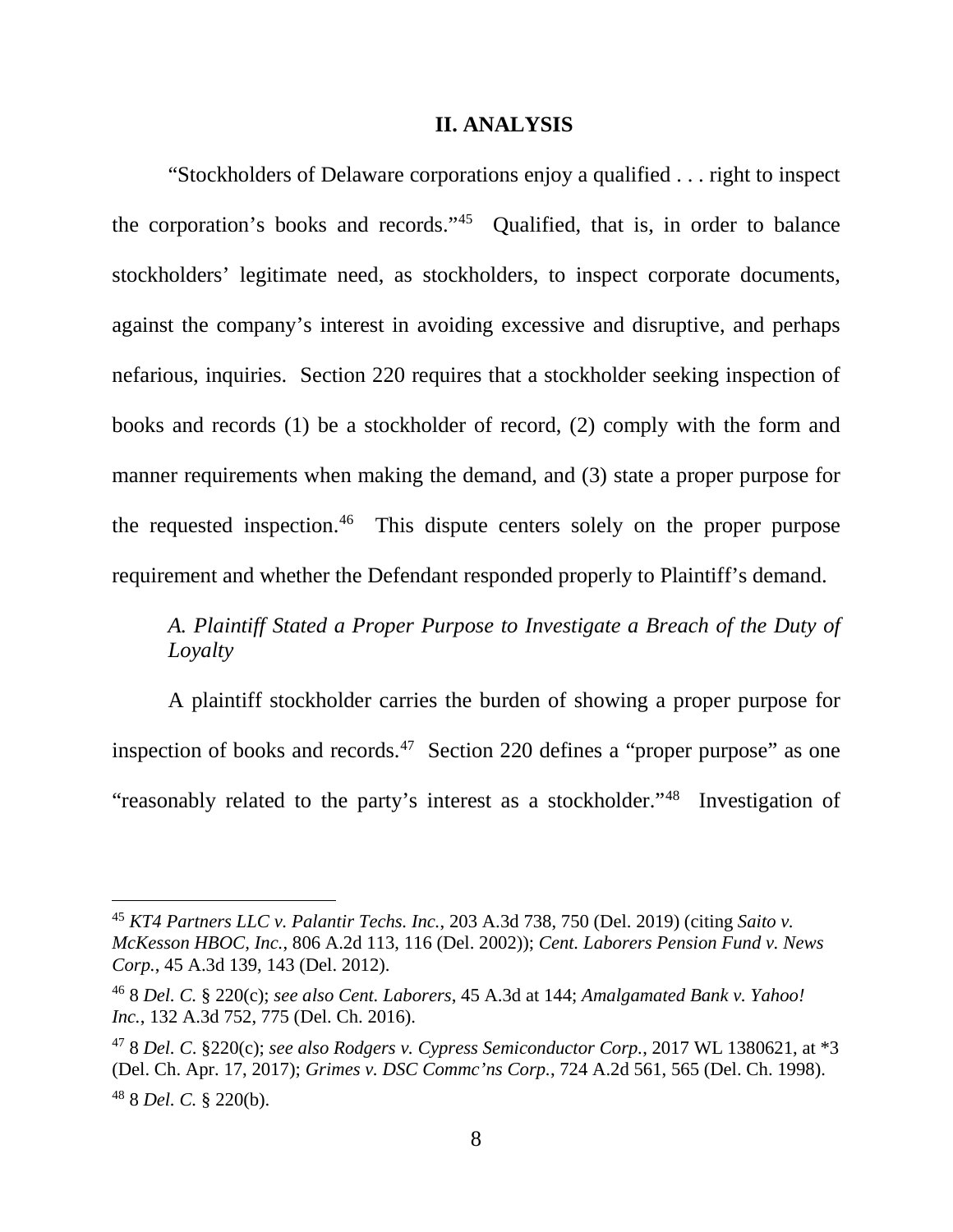mismanagement, waste, and wrongdoing is a proper purpose for inspection, assuming it is directed ultimately to some stockholder-related end, such as making a litigation demand or bringing a derivative action.<sup>49</sup> On the other hand, "[a] corporate defendant may resist demand where it shows that the stockholder's stated proper purpose is not the actual purpose for the demand."50 This requires the defendant to prove false pretenses, which "is fact intensive and difficult to establish."51 One subspecies of false pretenses, our courts have held, is present where the litigation is entirely lawyer—not client—driven. Such a situation was presented to this Court in *Schulman*. 52 In *Schulman,* the court found a fatal misalignment of goals between the stockholder and his counsel, noting that the demand "differed substantially" from the stockholder's expressed concerns.<sup>53</sup> The

 <sup>49</sup> *Seinfeld v. Verizon Commc'ns, Inc.*, 909 A.2d 117, 121 (Del. 2006); *In re Facebook, Inc. Section 220 Litig.*, 2019 WL 2320842, at \*13 (Del. Ch. May 30, 2019); *Rodgers*, 2017 WL 1380621, at \*3.

<sup>50</sup> *Pershing Square, L.P. v. Ceridian Corp.*, 923 A.2d 810, 817 (Del. Ch. 2007) (citing *Highland Select Equity Fund, L.P. v. Motient Corp.*, 906 A.2d 156 (Del. Ch. 2006), *aff'd sub nom. Highland Equity Fund, L.P. v. Motient Corp.*, 922 A.2d 415 (Del. 2007)).

<sup>51</sup> *Pershing Square*, 923 A.2d at 817.

<sup>52</sup> *Wilkinson v. A. Schulman, Inc.*, 2017 WL 5289553, at \*3 (Del. Ch. Nov. 13, 2017).

<sup>&</sup>lt;sup>53</sup> *Id.* at \*3 ("This is not a situation in which the stockholder client initiated the process, then counsel drafted a demand. The event that prompted Wilkinson to seek books and records differed substantially from what [his counsel] chose to explore.").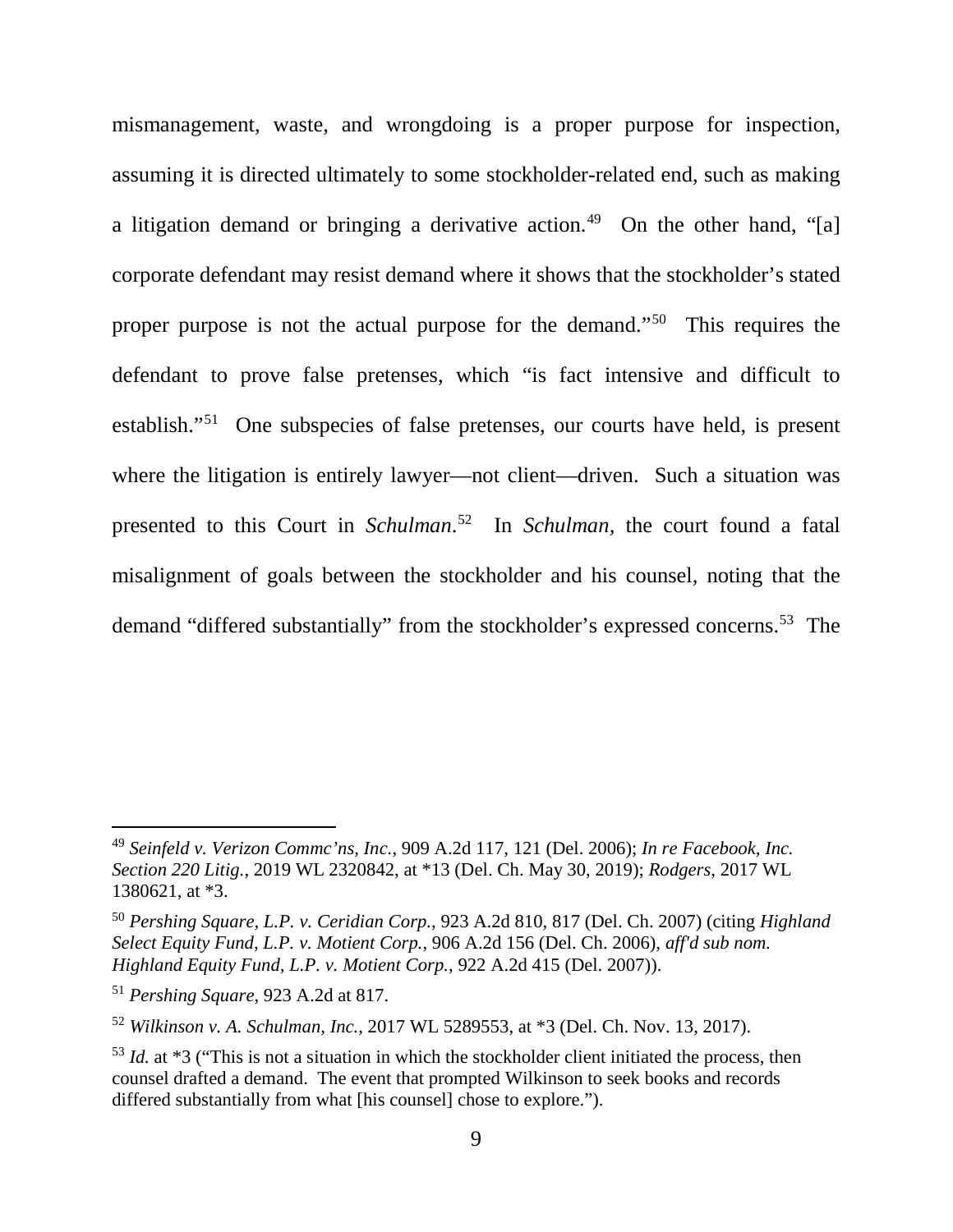court found false pretenses because the stockholder "simply lent his name" to his counsel for the litigation, which was itself entirely lawyer-driven.<sup>54</sup>

The Defendant here points to the deposition of the Plaintiff as failing the *Schulman* "test." As this Court noted in *Inter-Local Pension Fund GCC/IBT v. Calgon Carbon Corp.*, <sup>55</sup> *Schulman* did not announce a new Section 220 test; rather, the court in *Schulman* found that a certain set of facts proved the stockholder's stated purposes were pretextual.56 The Defendant in this case points to a misalignment of the reasons for investigation the Plaintiff articulated at his deposition, and those set forth in the demand. Specifically, the Demand Letter sent by Plaintiff's Counsel on Donnelly's behalf named disclosure as one of his concerns.<sup>57</sup> At his deposition, when asked what concerns motivated filing the demand, Donnelly named the deal price, the change of leadership, the bonuses, potential board conflicts, and Baupost's influence.58 Despite repeated inquiries, he did not name disclosure as a concern until prompted, and when prompted, it became evident he had not reviewed the merger

<sup>&</sup>lt;sup>54</sup> *Id.* at \*2 ("In this case, the trial record established that the purposes for the inspection belonged to Wilkinson's counsel . . . and not to Wilkinson himself. Wilkinson simply lent his name to a lawyer-driven effort by entrepreneurial plaintiffs' counsel.").

<sup>55</sup> 2019 WL 479082 (Del. Ch. Jan. 25, 2019).

<sup>56</sup> *Inter-Local Pension Fund GCC/IBT v. Calgon Carbon Corp.*, 2019 WL 479082, at \*9 n.99 (Del. Ch. Jan. 25, 2019) ("I do not read Schulman as announcing a rigid test for when a purpose will be improper under Section 220.").

 $57$  JX 9, at 5–8.

<sup>58</sup> Donnelly Dep. at 18:8–20:15; 61:7–65:5.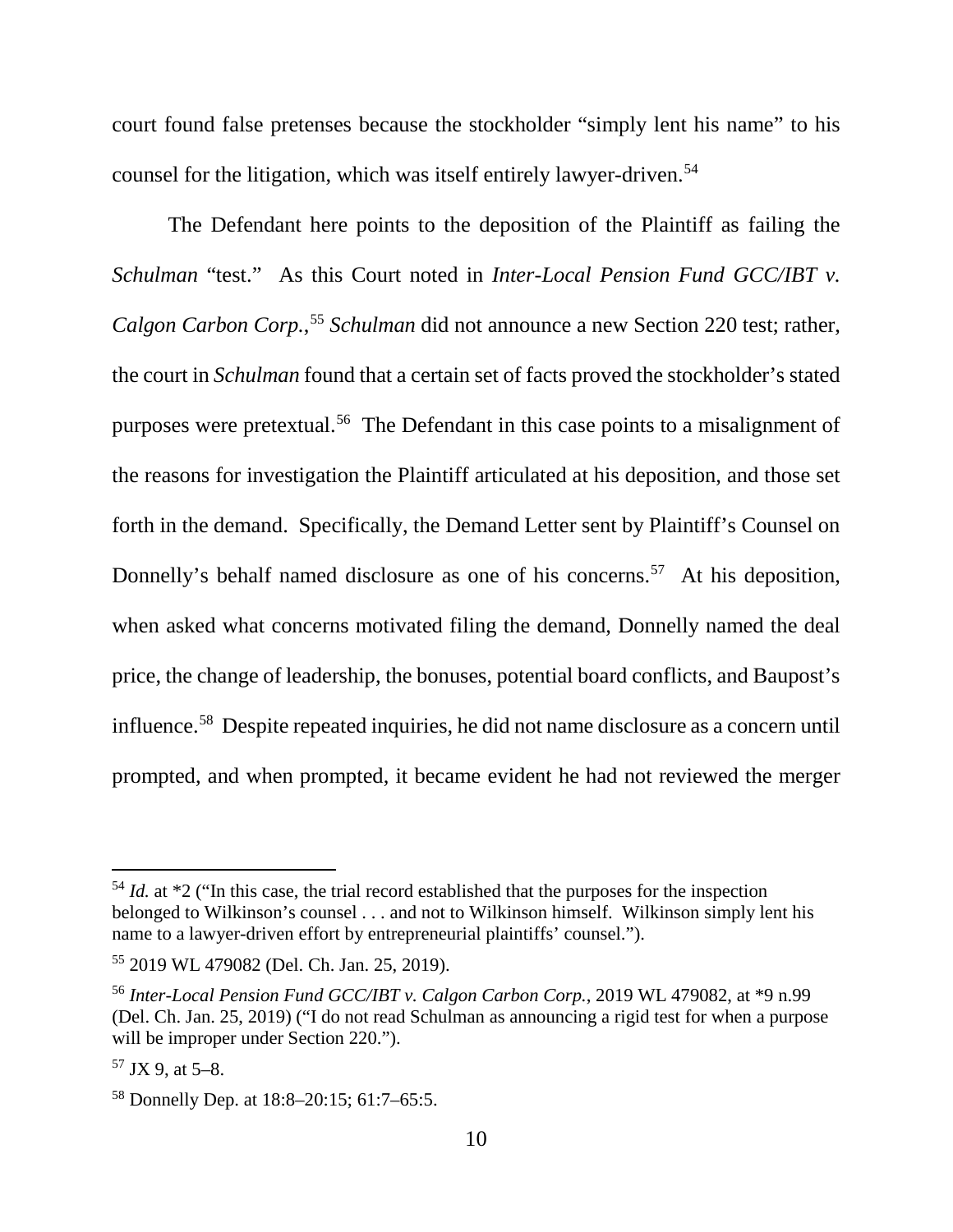proxy to see what the companies had already disclosed.<sup>59</sup> After further questioning, Donnelly testified that even had he received the disclosures he now argues were required, he still would have opposed the merger based on fairness concerns.<sup>60</sup>

The Defendant argues that adequate disclosure is solely the concern of Donnelly's counsel, and not Donnelly. As such, Defendant maintains the Plaintiff has not stated a proper purpose in seeking documents relating to disclosure. Unlike the 220 demand in *Schulman*, where the misalignment between the stockholder's interest and the demand was total,  $61$  here Donnelly expressed a proper purpose regarding investigating breach of fiduciary duty in way of the merger.<sup>62</sup> This is not a case of a pretextual, lawyer-driven demand as in *Schulman*. I do not find evidence of false pretenses for the Plaintiff's stated concerns over a possible breach of the duty of loyalty. The Defendant points out that the Demand Letter is drafted from a template used by Plaintiff's Counsel, but this is not proof that the client did not have individual concerns placed into the template to create the Demand Letter.

 <sup>59</sup> *See id.* at 101:23–102:17.

<sup>60</sup> *Id.* at 103:4–105:15.

<sup>61</sup> The *Schulman* case states that the concerns of the plaintiff and his counsel "differed substantially," and the difference was stark: the plaintiff was concerned about financial performance, while his counsel, through the demand letter, investigated the acceleration of restricted stock awards to the CEO. *Wilkinson v. A. Schulman, Inc.*, 2017 WL 5289553, at \*2 (Del. Ch. Nov. 13, 2017).

<sup>62</sup> *See* Donnelly Dep. at 18:8–20:15; 61:7–65:5; 183:22–184:15.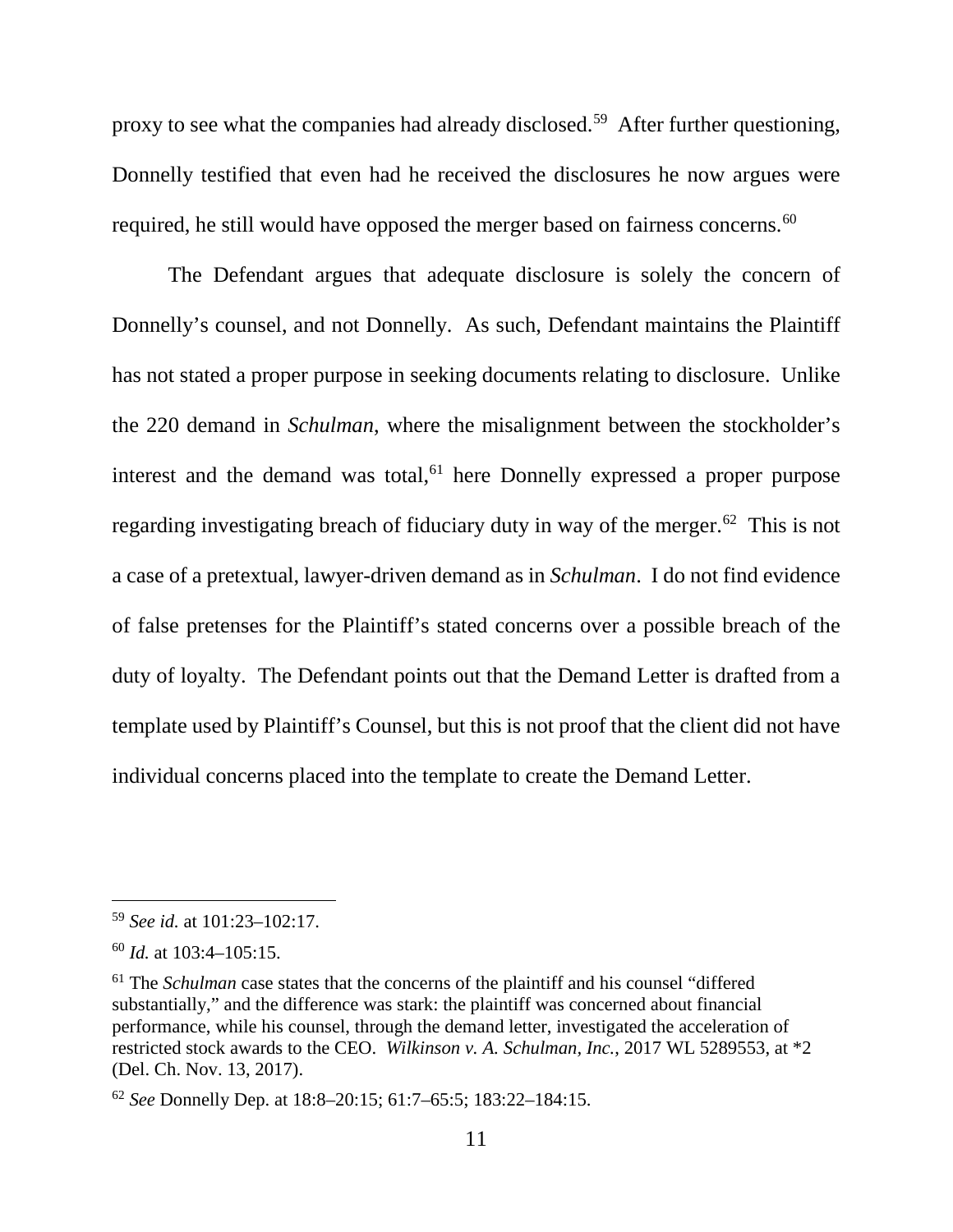Moreover, having found a proper purpose in investigating wrongdoing in way of a derivative—or direct damages—action, $63$  it was appropriate for Counsel to request disclosure-related documents as well, since, under our case law, that information would be necessary to the client's purpose.<sup> $64$ </sup> I turn, therefore, to whether the record demonstrates a credible basis from which to infer wrongdoing.

# *B. Plaintiff Offered a Credible Basis for His Demands Regarding a Breach of the Duty of Loyalty*

To meet his burden for inspection, the Plaintiff "need only show, by a preponderance of the evidence, a credible basis from which the Court of Chancery can infer there is possible mismanagement that would warrant further investigation."65 As our courts have often noted, where, as was initially intended here, a plaintiff must meet the high bar of specific pleading to sustain derivative litigation, she should avail herself of the tools at hand under Section 220 to aid in crafting the required pleading. Accordingly, the credible basis test must not be so rigorous that derivative litigation is precluded, as a practical matter.<sup>66</sup> Accordingly, a plaintiff is not required to show that wrongdoing or mismanagement are actually

 $63$  The demand was made pre-closing, but only a direct action is now available given the merger. <sup>64</sup> *See Corwin v. KKR Fin. Holdings LLC, 125 A.3d 304, 312 (Del. 2015)*.

<sup>65</sup> *Seinfeld v. Verizon Commc'ns, Inc.*, 909 A.2d 117, 123 (Del. 2006); *see also Thomas & Betts Corp. v. Leviton Mfg. Co.*, 681 A.2d 1026, 1031 (Del. 1996).

<sup>&</sup>lt;sup>66</sup> Nor so low that it promotes inefficient fishing for purely speculative wrongdoing.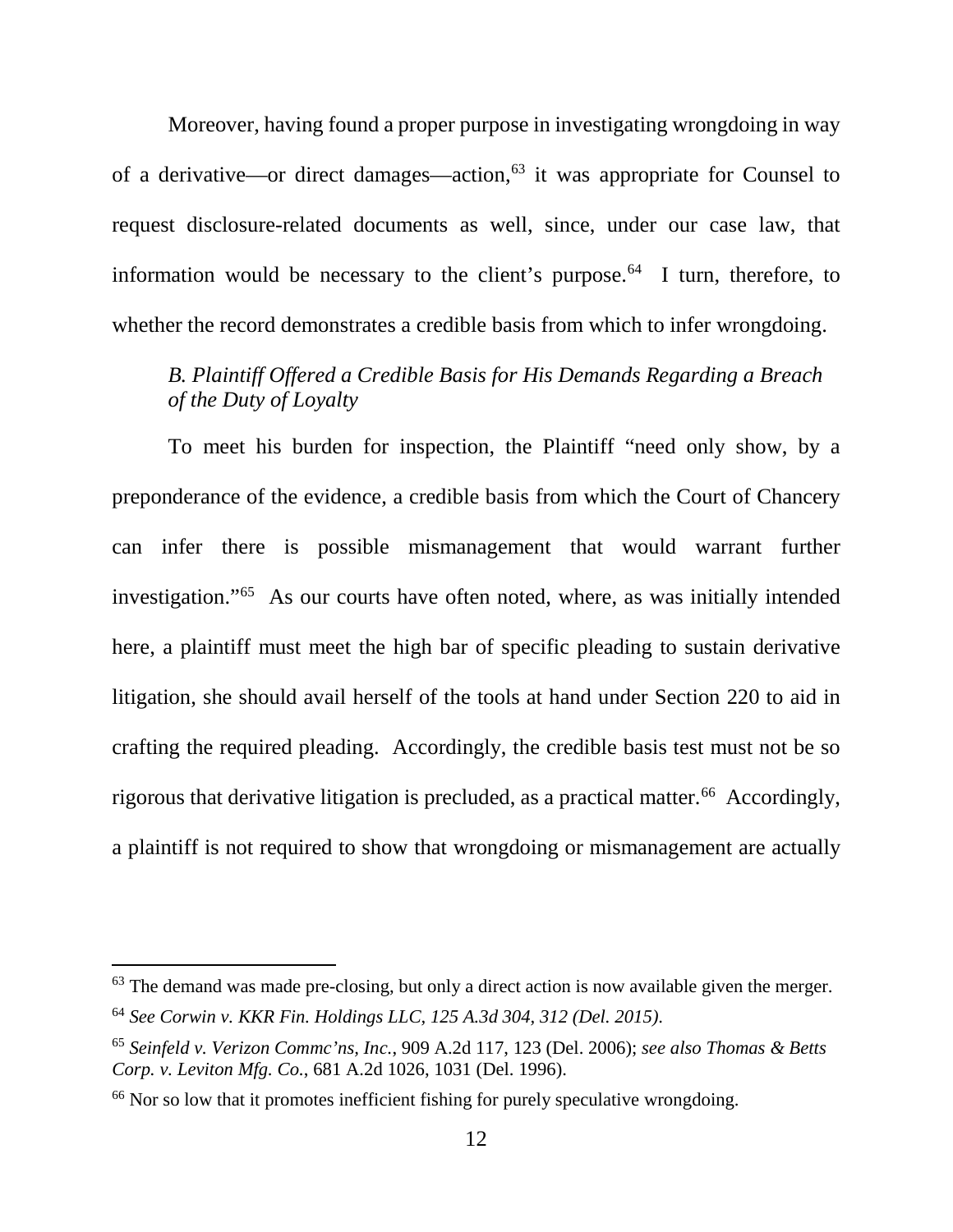occurring. <sup>67</sup> Her burden of proof may be met "by a credible showing, through documents, logic, testimony or otherwise, that there are legitimate *issues* of wrongdoing."68

Plaintiff's evidence, I find, is sufficient to suggest that Baupost was in a control position, from which, aided by the company's directors, it extracted an additional benefit not shared with the non-Baupost stockholders. The Defendant contends the Plaintiff has relied on a theoretical narrative, rather than pointing to concrete evidence of wrongdoing. But the Plaintiff need not offer specific, tangible evidence of his claim.<sup>69</sup> Rather, he needs to show some evidence that casts an inference of actionable wrongdoing.<sup>70</sup> While the Plaintiff is far from demonstrating the theory he posits, he clears the low hurdle set here by our law.

Plaintiff offered some evidence that Baupost had an improper influence on the merger. Baupost was the largest blockholder, with the ability to wield nearly 40%

 <sup>67</sup> *Seinfeld*, 909 A.2d at 123; *Thomas*, 681 A.2d at 1031.

<sup>68</sup> *Seinfeld*, 909 A.2d at 123 (emphasis added) (quoting *Sec. First Corp. v. U.S. Die Casting & Dev. Co.*, 687 A.2d 563, 568 (Del. 1997)); *Louisiana Mun. Police Employees' Ret. Sys. v. Lennar Corp.*, 2012 WL 4760881, at \*2–3 (Del. Ch. Oct. 5, 2012) (quoting *Norfolk Cnty. Ret. Sys. v. Jos. A. Bank Clothiers, Inc.*, 2009 WL 353746, at \*6 (Del. Ch. Feb. 12, 2009) *aff'd*, 977 A.2d 899 (Del. 2009)).

<sup>69</sup> *See Oklahoma Firefighters Pension & Ret. Sys. v. Citigroup Inc.*, 2014 WL 5351345, at \*6 (Del. Ch. Sept. 30, 2014). Vice Chancellor Noble adopted this Master's final report in *Oklahoma Firefighters Pension & Ret. Sys. v. Citigroup Inc.*, 2015 WL 1884453 (Del. Ch. Apr. 24, 2015).

<sup>70</sup> *See Inter-Local Pension Fund GCC/IBT v. Calgon Carbon Corp.*, 2019 WL 479082, at \*11 (Del. Ch. Jan. 25, 2019).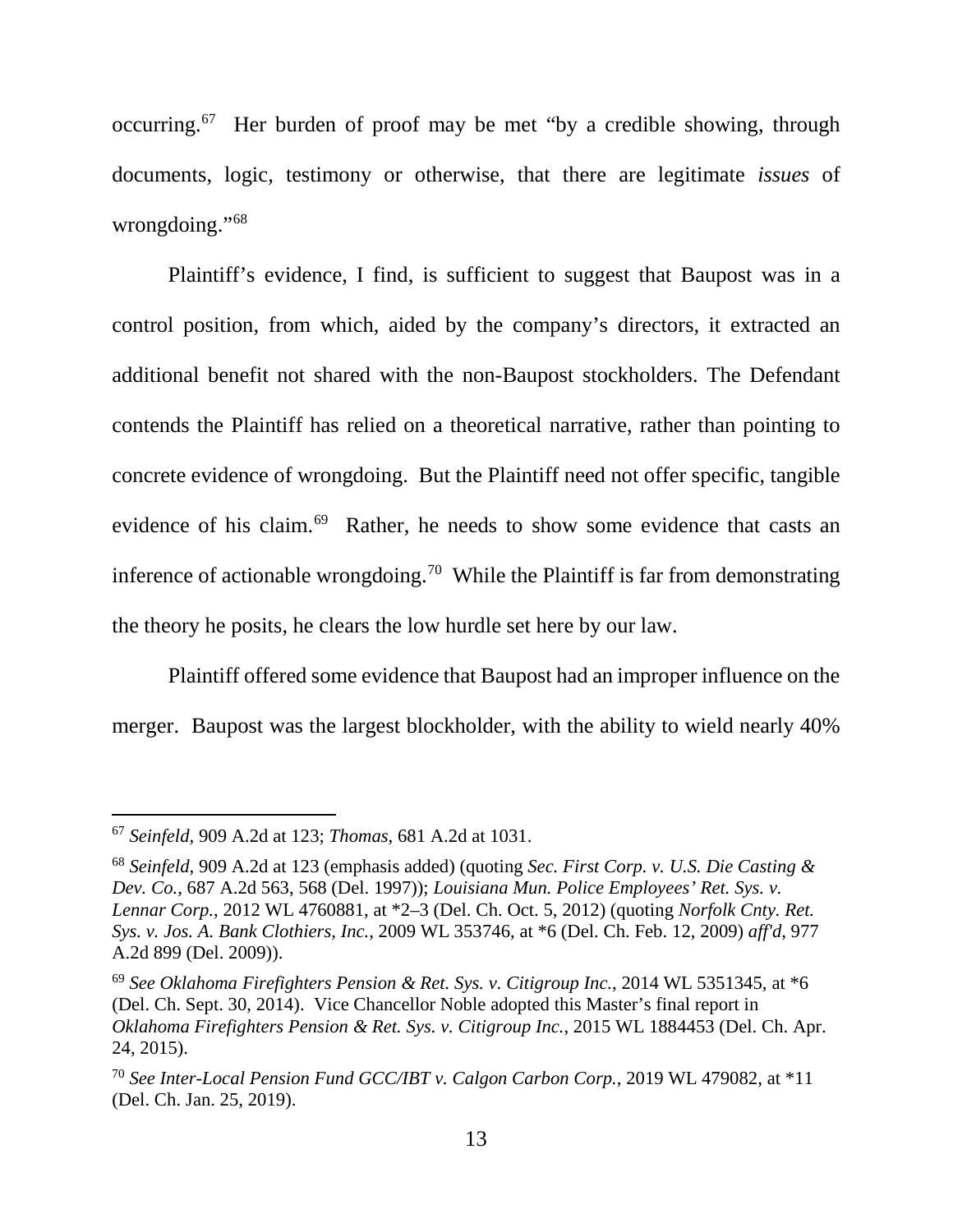of the voting control of the entity.<sup>71</sup> It also had financial leverage, as well as an appointee and an observer on the Board.<sup>72</sup> After the Board abandoned the initial merger effort, I can infer that Baupost disagreed; it continued to pursue diligence with Akebia. Ultimately, I may infer, Baupost convinced the Board to resume consideration of the merger, and provided the board with its conclusion in favor of the merger with Akebia, based on its own evaluation. The board, rather than reengaging the financial advisor whose advice, I can infer, influenced its initial rejection of Akebia as a merger partner, relied on its new advisor to support the contemplation of the merger. Meanwhile, Baupost negotiated the valuable side deal advancing its debt-equity conversion, in negotiation with both sides of the merger, Akebia *and* Baupost.

If Baupost were a controlling blockholder, the merger could be subject to entire fairness review.<sup>73</sup> Having raised a reasonable inference of such control, Plaintiff is entitled to investigate whether Baupost improperly "compete[d] with the common stockholders for consideration in a sale of the corporation to a third

 <sup>71</sup> *See* JX 5, at 38 ("If Baupost converts all of the convertible notes it holds into shares of [Keryx's] common stock, Baupost would beneficially own approximately 39% of [Keryx's] issued and outstanding common stock.").

<sup>72</sup> JX 8, 79–80, 189–90; JX 1, at 149–50, 156; JX 7, at 18.

<sup>73</sup> *In re Crimson Expl. Inc. S'holder Litig.*, 2014 WL 5449419, at \*14 (Del. Ch. Oct. 24, 2014) ("triggering entire fairness review requires the controller or control group to engage in a conflicted transaction. That conflicted transaction could involve . . . receiving different consideration than the other stockholders.").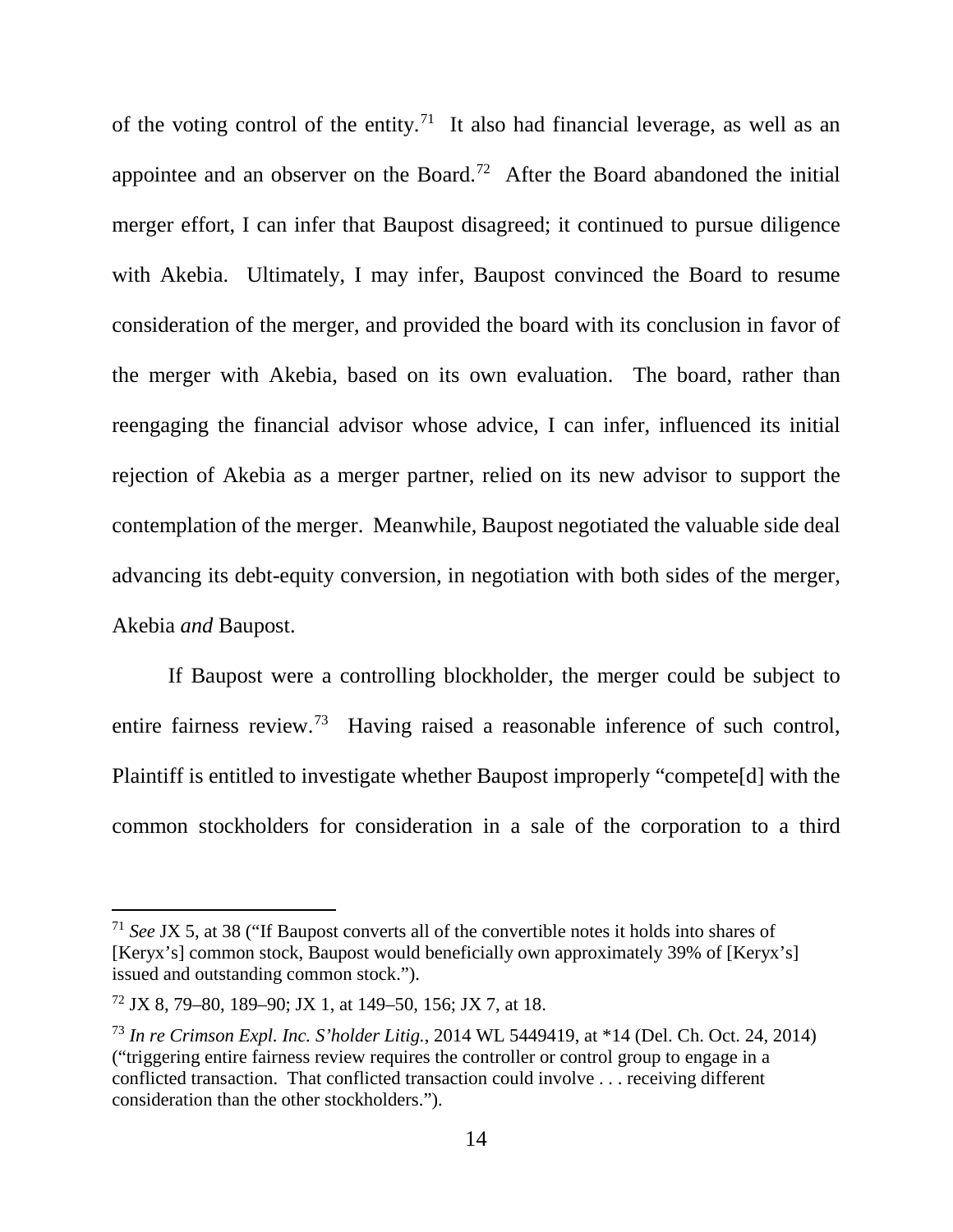party."74 Inquiry into control is a threshold issue for whether these higher duties existed.

Demonstrating control by a stockholder who owns less than 50% of a company requires showing the minority stockholder "exercised actual domination and control over the directors."75 While demonstrating actual control by a minority blockholder is "not easy,"76 the Plaintiff does not need to demonstrate actual control to prevail here. From the facts, I can infer that Baupost had significant influence on Keryx, as the company itself disclosed to stockholders, that it exercised direct influence on the Board through its appointees, that it revived the merger when it otherwise might have died, that its approval was a prerequisite for the merger, and that it obtained, in connection with the merger, a side-agreement valued at \$20 million, a benefit not shared with unaffiliated stockholders.<sup>77</sup> I find that the Plaintiff has met his burden to point to some evidence sufficient to imply that this was a conflicted transaction investigation of which is a proper purpose. <sup>78</sup>

 <sup>74</sup> *IRA Tr. FBO Bobbie Ahmed v. Crane*, 2017 WL 7053964, at \*6 (Del. Ch. Dec. 11, 2017).

<sup>75</sup> *In re Morton's Rest. Grp., Inc. S'holder Litig.*, 74 A.3d 656 (2013) (alterations omitted) (quoting *In re Sea–Land Corp. S'holder Litig.*, 1988 WL 49126, at \*384 (Del. Ch. May 13, 1988)); *In re PNB Hldg. Co. S'holders Litig.*, 2006 WL 2403999, at \*9 (Del. Ch. Aug. 18, 2006).

<sup>76</sup> *In re Rouse Properties, Inc.*, 2018 WL 1226015, at \*11 (Del. Ch. Mar. 9, 2018) (citing *In re PNB Hldg. Co. S'holders Litig.*, 2006 WL 2403999, at \*9 (Del. Ch. Aug. 18, 2006).

<sup>77</sup> JX 5, at 38; JX 8, at 17, 189-90; JX 1, at 149–50, 156; JX 7, at 18; JX 7, at 13, 46; JX 3, at 1– 2; JX 8, at 80, 85, 88–91.

<sup>78</sup> *See Kosinski v. GGP Inc.*, 214 A.3d 944, 953 (Del. Ch. 2019). In *Kosinski*, this Court weighed a stockholder with a 34% interest, power to replace one-third of the board of directors, and mention in the company's 10-K, and it determined that "*[i]n the Section 220 context*, these facts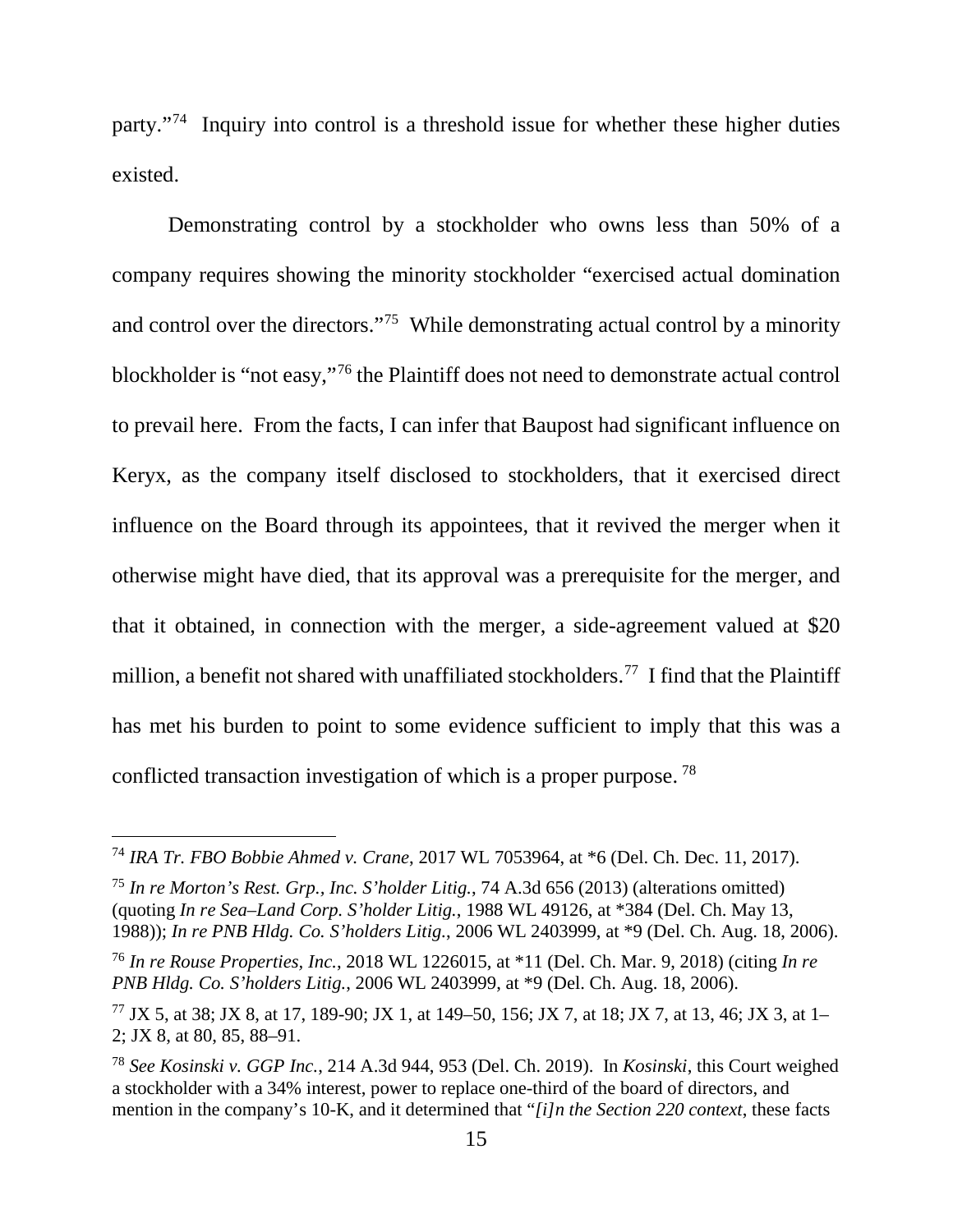Similarly, the Plaintiff has offered some evidence that crosses the low threshold to show conflicted management and directors. The payments to Morrison, as Keryx points out, are of a type not unusual in corporate mergers, but here Morrison also served as chairperson of the Committee that negotiated and then recommended the merger, and in addition to further change-of-control bonuses added late in the game, she and four other legacy Keryx directors were tapped for seats on the surviving company's board of directors.<sup>79</sup> Three other named executives also received change-in-control bonuses after merger negotiations had begun.<sup>80</sup> This is enough to give the Plaintiff the right to investigate whether the interests of Morrison, along with other management and directors, were fully aligned with the stockholders.

Given the findings above, the Plaintiff is also entitled to documents reflecting the extent to which any potential wrongdoing was appropriately disclosed in the proxy.

 $\overline{a}$ 

are enough to demonstrate the *possibility* that [the stockholder] was a de facto controller at the time of the merger." *Id.* (all emphasis added). The situation here, if not identical, is comparable: Baupost could convert into a stake larger than the stake held in *Kosinski*; it had the power to appoint a director and observer; and, unlike in *Kosinski*, it had a financial interest in the merger that required its cooperation and approval for the transaction to complete.

<sup>79</sup> *See* JX 8, at 86, 137, 139.

<sup>80</sup> *Id.* at 140–42.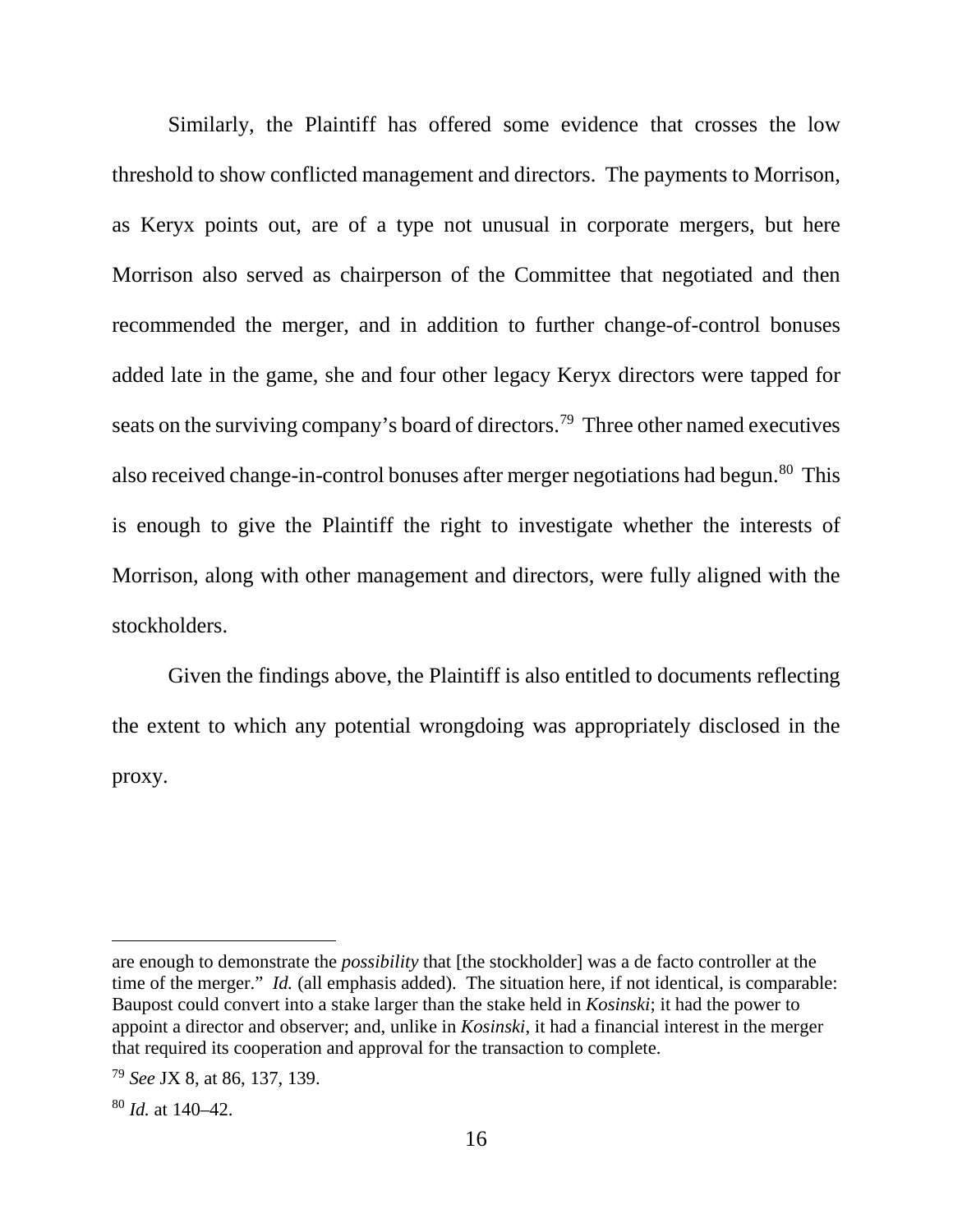#### *C. Plaintiff is Not Entitled to Fee Shifting*

Finally, I address the issue of the Plaintiff's request that I order Defendant to pay his legal fees. Delaware follows the American rule on fees and costs, and in a Section 220 action, each party bears its own attorney's fees unless there is an exception to that rule. The Plaintiff locates that exception in what he characterizes as the Defendant's bad-faith litigation conduct. Allegations of bad faith, unfortunately, are not rare birds in this Court; in fact, they are becoming the starlings of misplaced motion practice.

In order to support his request for fee shifting, the Plaintiff must point to "clear evidence" of "bad faith in opposing the relief being sought in the lawsuit."81 Bad faith is not something this court takes lightly, and it should not be alleged lightly. Plaintiff's Counsel, citing *McGowan v. Empress Entm't, Inc.*,<sup>82</sup> argues I should award attorney's fees because the Defendant's conduct forced a lawsuit to secure a clearly defined, established legal right. *McGowan*, I note, involved egregious facts: the company promised a director certain documents; put off making good on the promise for eighteen months, leading to litigation; then offered opposition in that litigation, only to capitulate after the plaintiff filed a motion for summary

 <sup>81</sup> *McGowan v. Empress Entm't, Inc.*, 791 A.2d 1, 4 (Del. Ch. 2000).

<sup>82</sup> 791 A.2d 1 (Del. Ch. 2000).